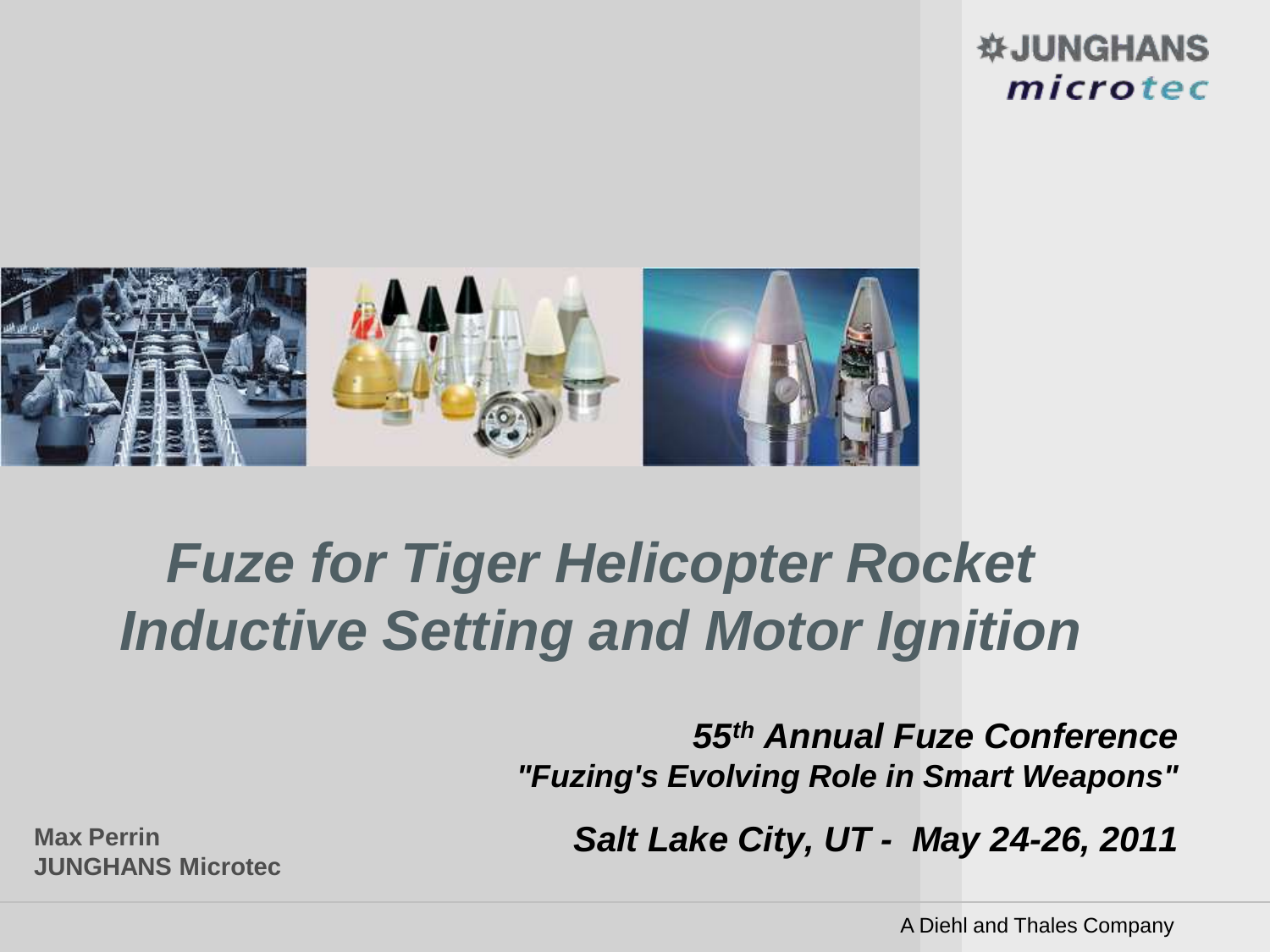### **Outline**

- **Tiger Rocket system**
- **Operational Issues**
- **Fuzing Solutions**
- METAE Fuze Inductive setting
- *METAE-AI* Fuze Inductive setting + motor ignition
- Future developments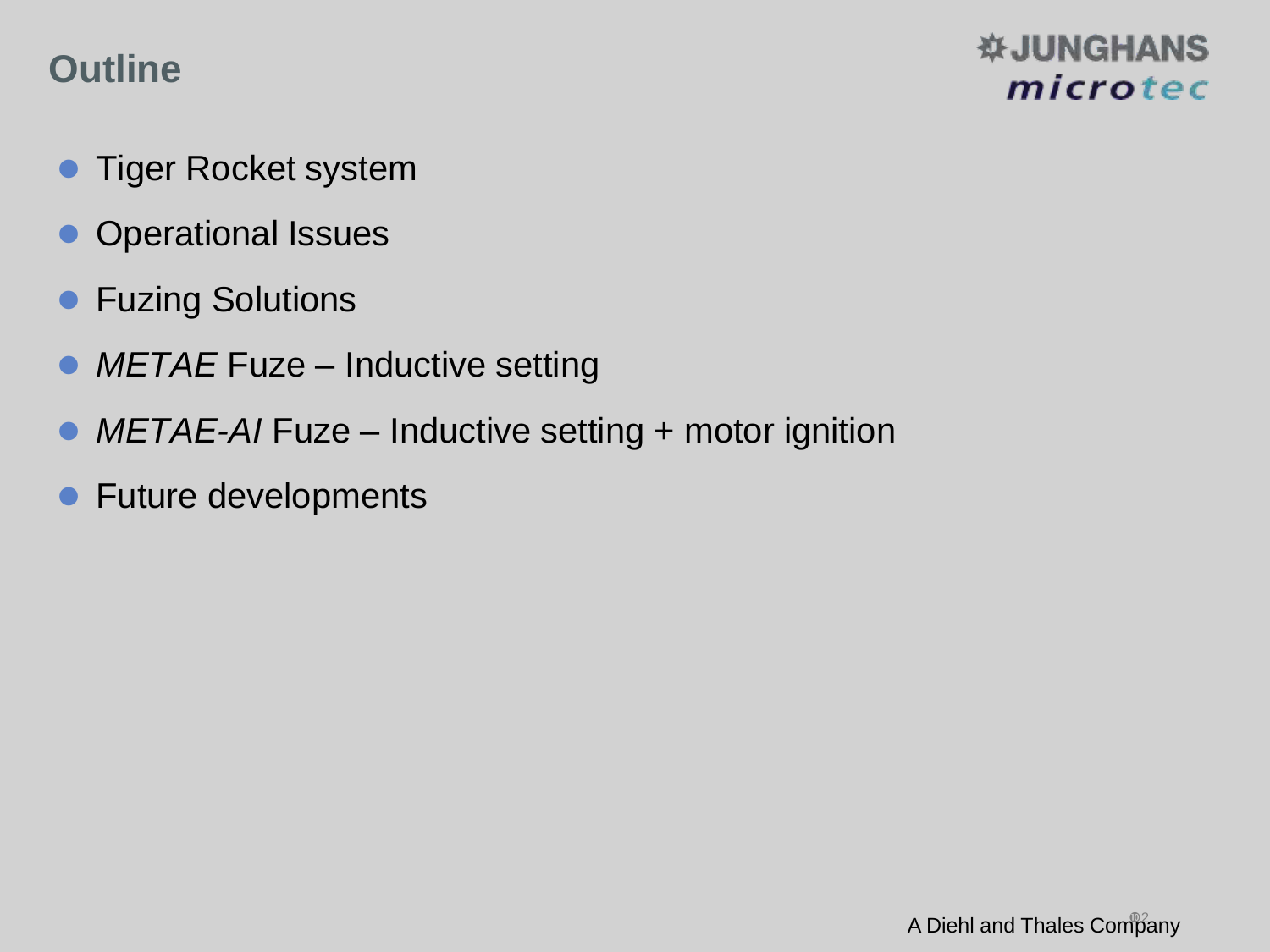### **Company Presentation**

- **A leader in the field of ammunition fuzes and S&A devices**
- **Full range of products**
- **Key competences in** 
	- **Fuzing technologies**
	- **Micro-technologies**
	- **Ammunition electronics**



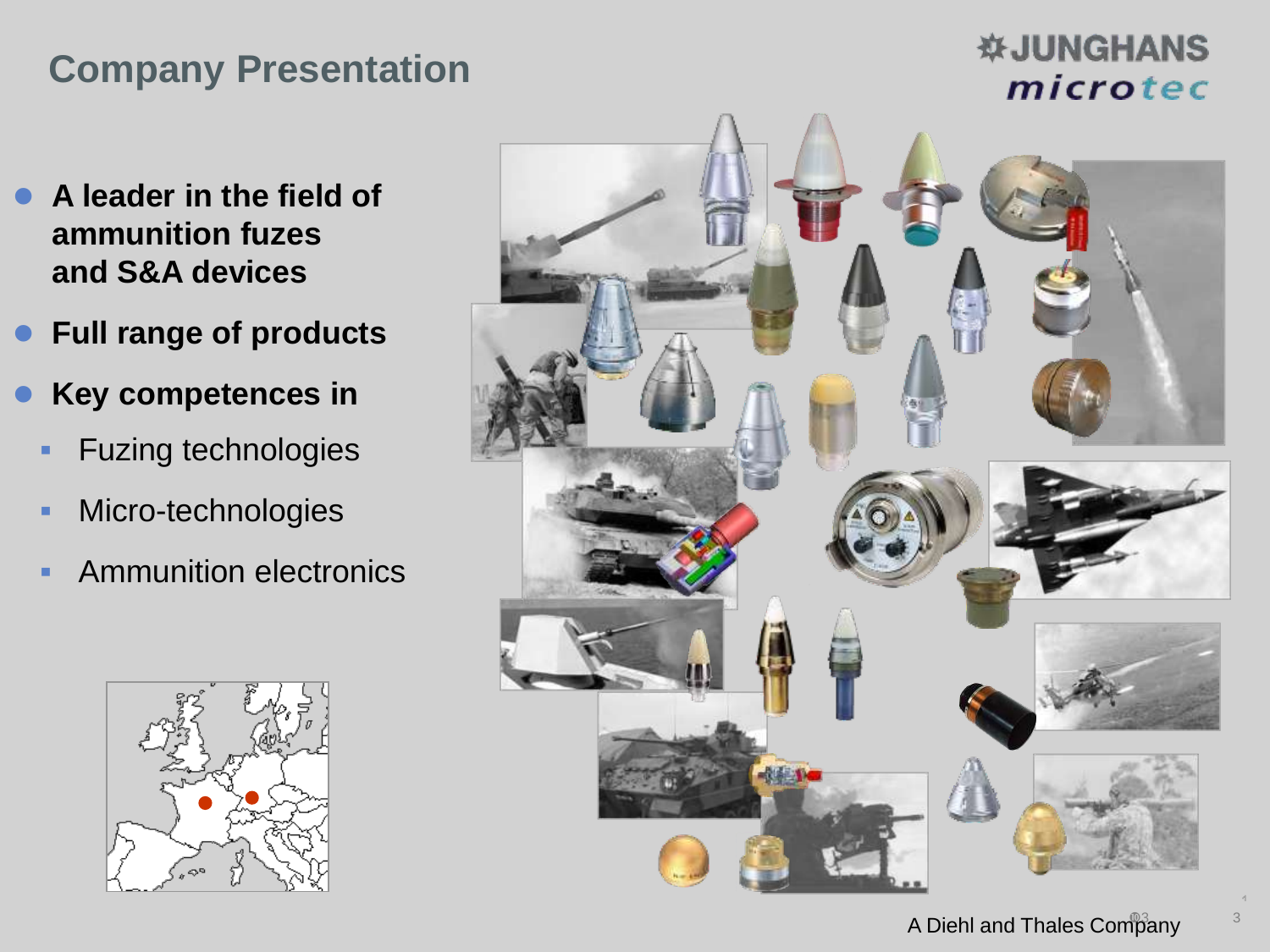### **Rocket System for Attack Helicopter Anti-vehicle Flechette Warhead Concept**

### **WAHANS** microtec

- The efficiency of air-to-ground rockets fitted with a flechette warhead has been proven in the past as well as in todays conflicts
- Basic features
	- Used against light armored targets
	- Contains a large number of small arrow-shaped projectiles (darts)
	- Target damage caused by the kinetic energy of the flechette
	- Flechette dispensing controlled by a programmable time fuze
	- Various dart size available for different target / terminal effect
- The projectile dispersal concept compensates
	- $\blacksquare$  the target's movements
	- the inaccuracy around the point of impact



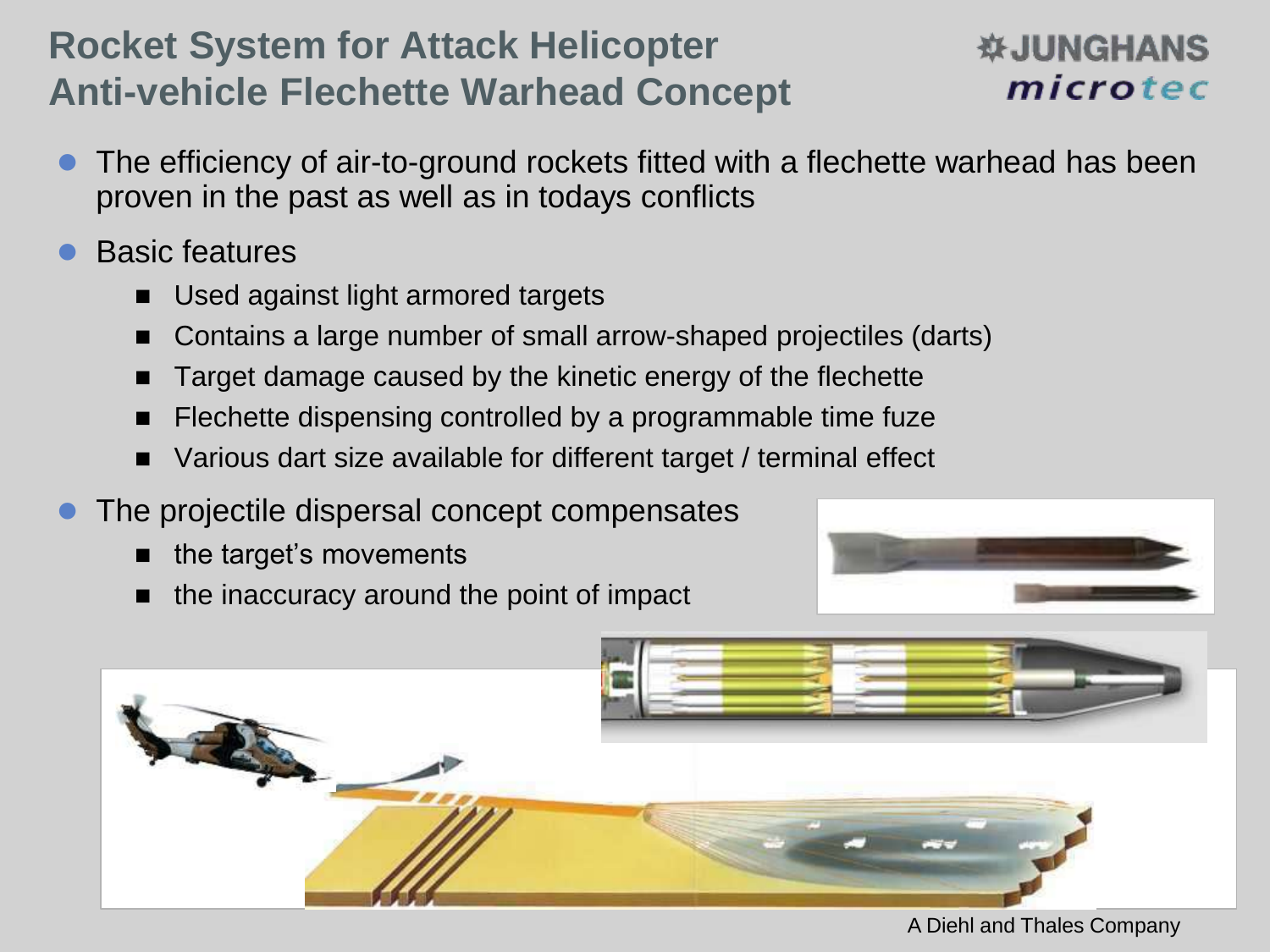### **French Tiger Helicopter Rocket System**

#### **WJUNGHANS** microtec

- Today the French Tiger Helicopter is fitted with the most modern rocket system. This system relies on 68mm caliber rockets
- It is currently in service in operational theaters
- The 68mm Rocket System is designed and produced by TDA Armements, France

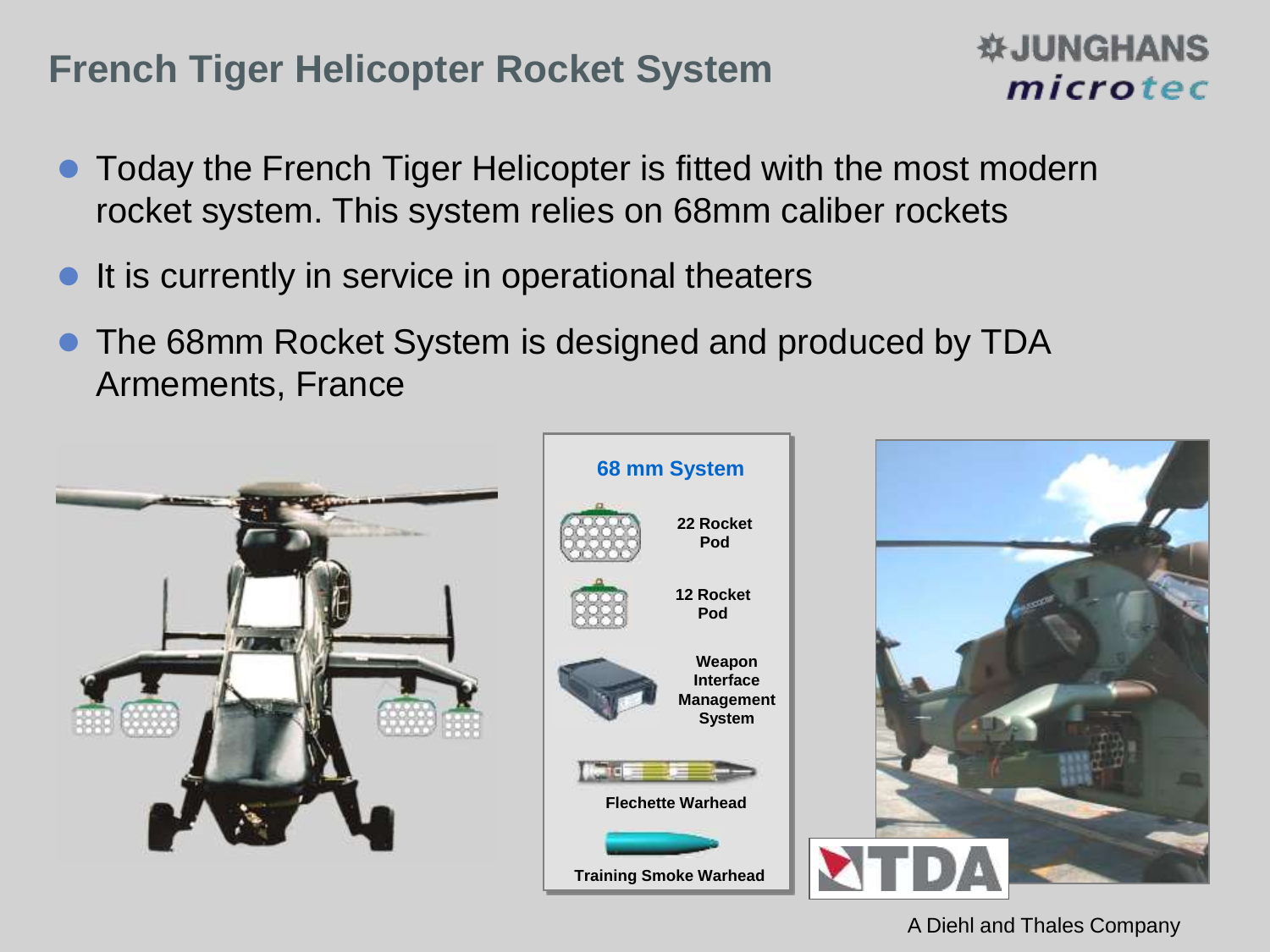### **68mm Rocket System on Tiger**

#### *<b>WJUNGHANS* microtec

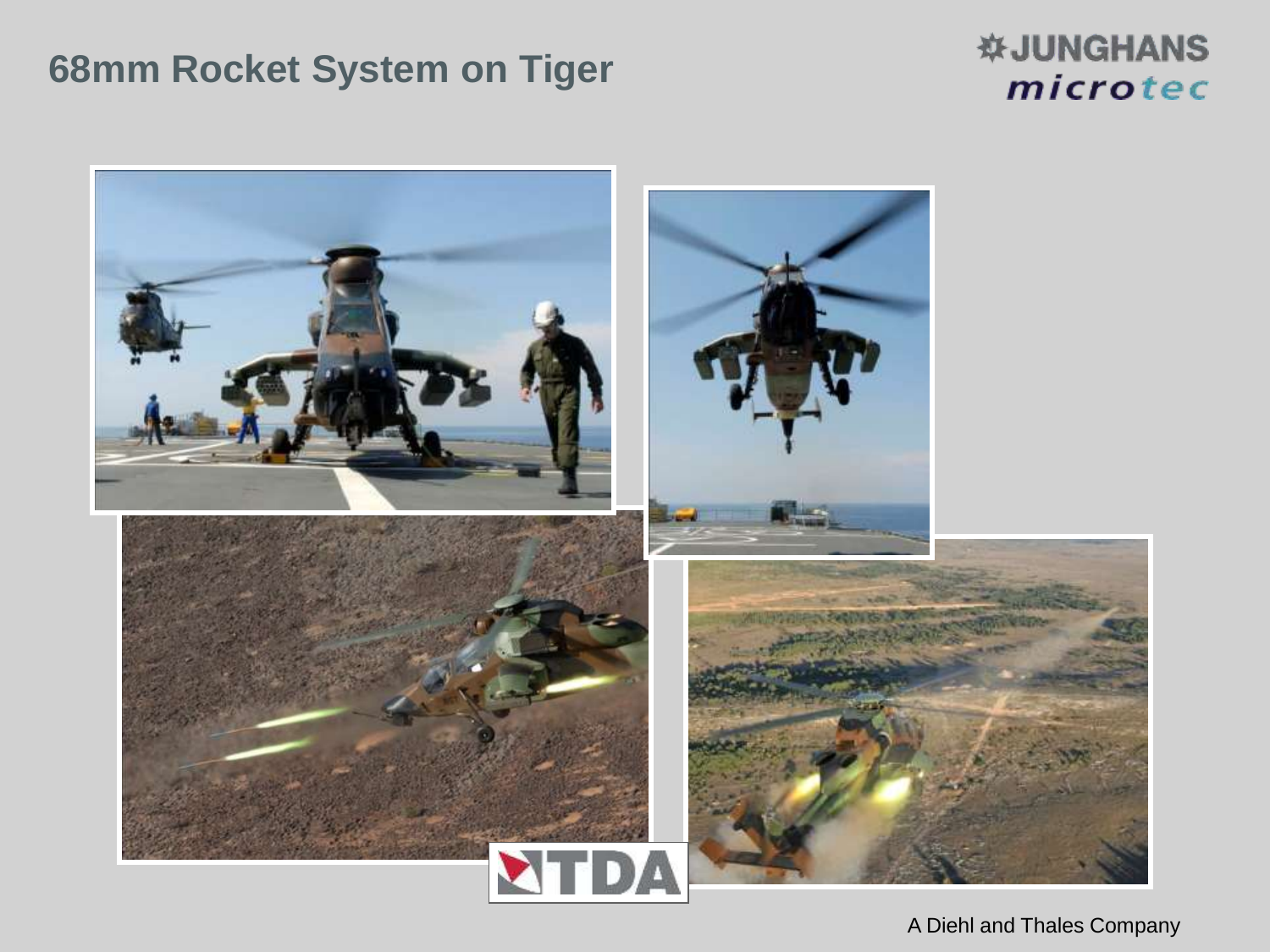#### **Video – Rocket System**

#### **WJUNGHANS** microtec

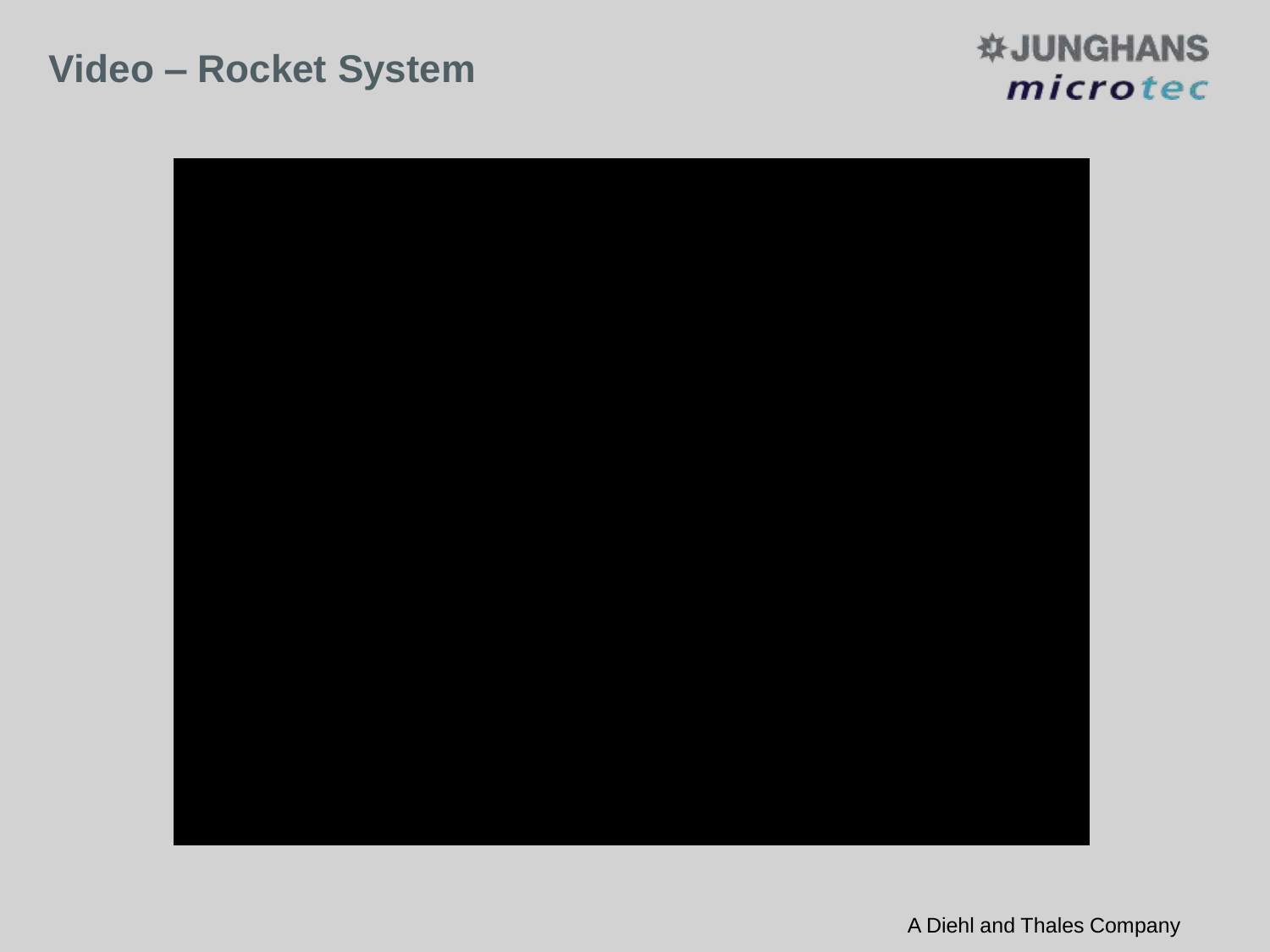### **68mm Rocket System - Main Objectives**

### **WJUNGHANS** microtec

- Provide benefits to the user in terms of
	- Logistics Maintenance Reliability Safety
- By removing any wire or contact connection between the launcher and the rocket
- Solution: Achieve fuze setting and motor ignition with wireless techniques
	- The 68mm Rocket System features this technique with a new generation electronic fuzing system

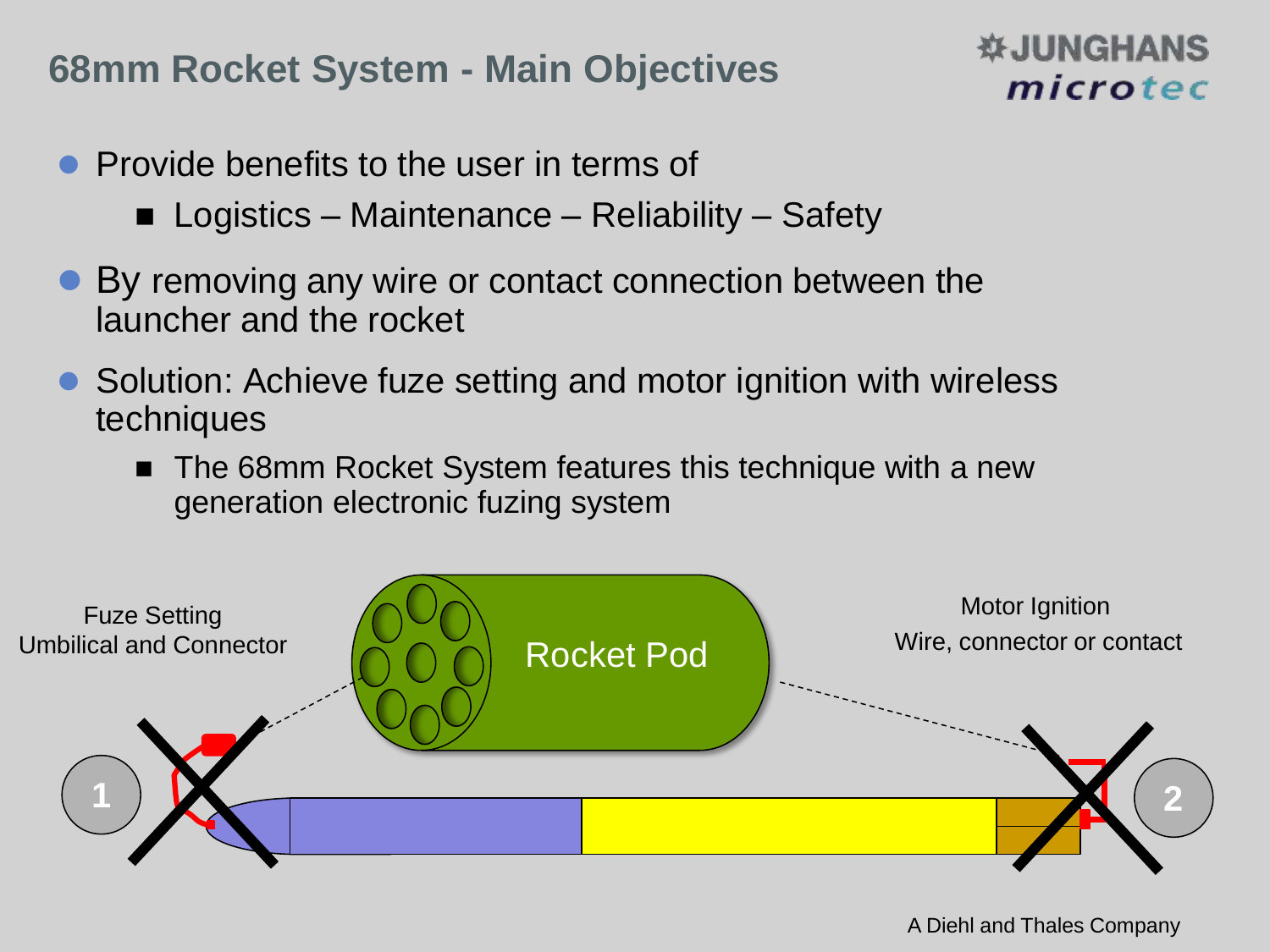### **Operational Issues related to wire connecting**

- Fuze setting and motor ignition with conventional solutions, based on wire or contact link, lead to significant operational constraints and problems:
	- Scattered scraps generated when firing the rockets (cables, connectors)
		- Safety issue if debris damage the helicopter body or controls
	- **Long loading time of rocket in pods** 
		- Connection to be carried out for each rocket
	- Wire and connectors weaknesses
		- Possible clogging up of connectors and contacts
		- Loose connections
	- Watertightness issues
	- EMC issues







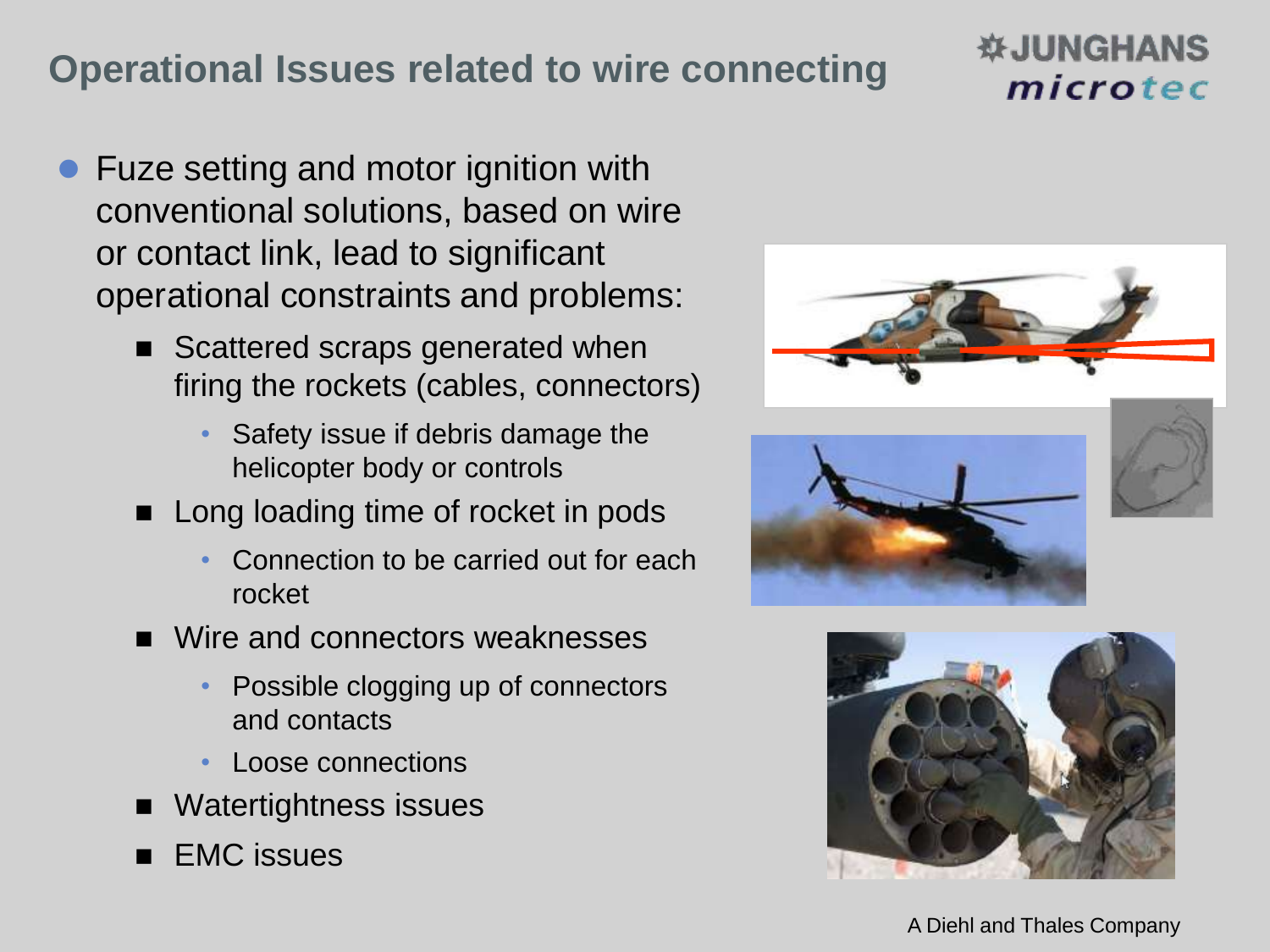### *METAE* **and** *METAE-AI* **new generation fuzes**

- Wireless fuze setting solutions developped by JUNGHANS have provided new generation rocket system with unmatched operational flexibility, safety and reliability
	- **METAE fuze: Inductive setting.** 
		- Qualified and produced from early 90's onwards
		- Qualified on Tiger helicopter in 2000
	- METAE-AI fuze: Inductive setting + inductive motor ignition
		- Qualified in 2010, Serial production started early 2011
- JUNGHANS background in fuze setting / communication techniques



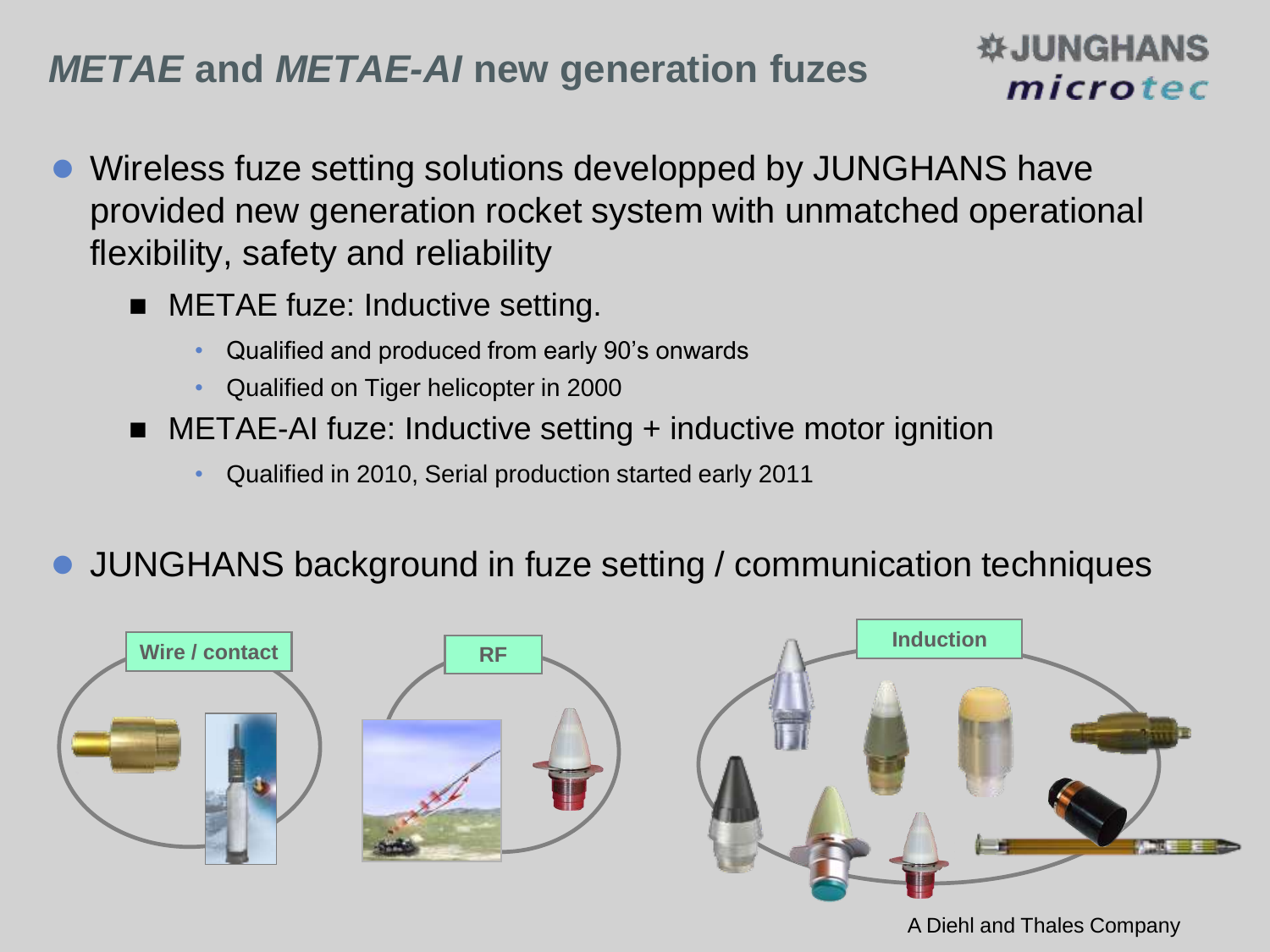### *METAE* **Fuze – Inductive Fuze Programming**

- Main technical challenges
	- Inductive link through metallic launcher tube  $\blacktriangledown$
	- Multiple tube launcher
	- Fuze power supply
	- Fuze electronics power consumption
	- Data transmission safety
- *METAE* Fuze solutions
	- Selection of the good compromise for
		- suitable metal material for the tube
		- thickness of the tube
		- frequency of the carrier signal for data link to deal with inductive transmission issues
	- No internal battery
		- Energy provided by the fuze setting unit and transferred at setting phase, prior to firing
	- Use of safe communication protocol



 $\blacktriangledown$ 

 $\blacktriangledown$ 

 $\blacktriangledown$ 

 $\blacktriangledown$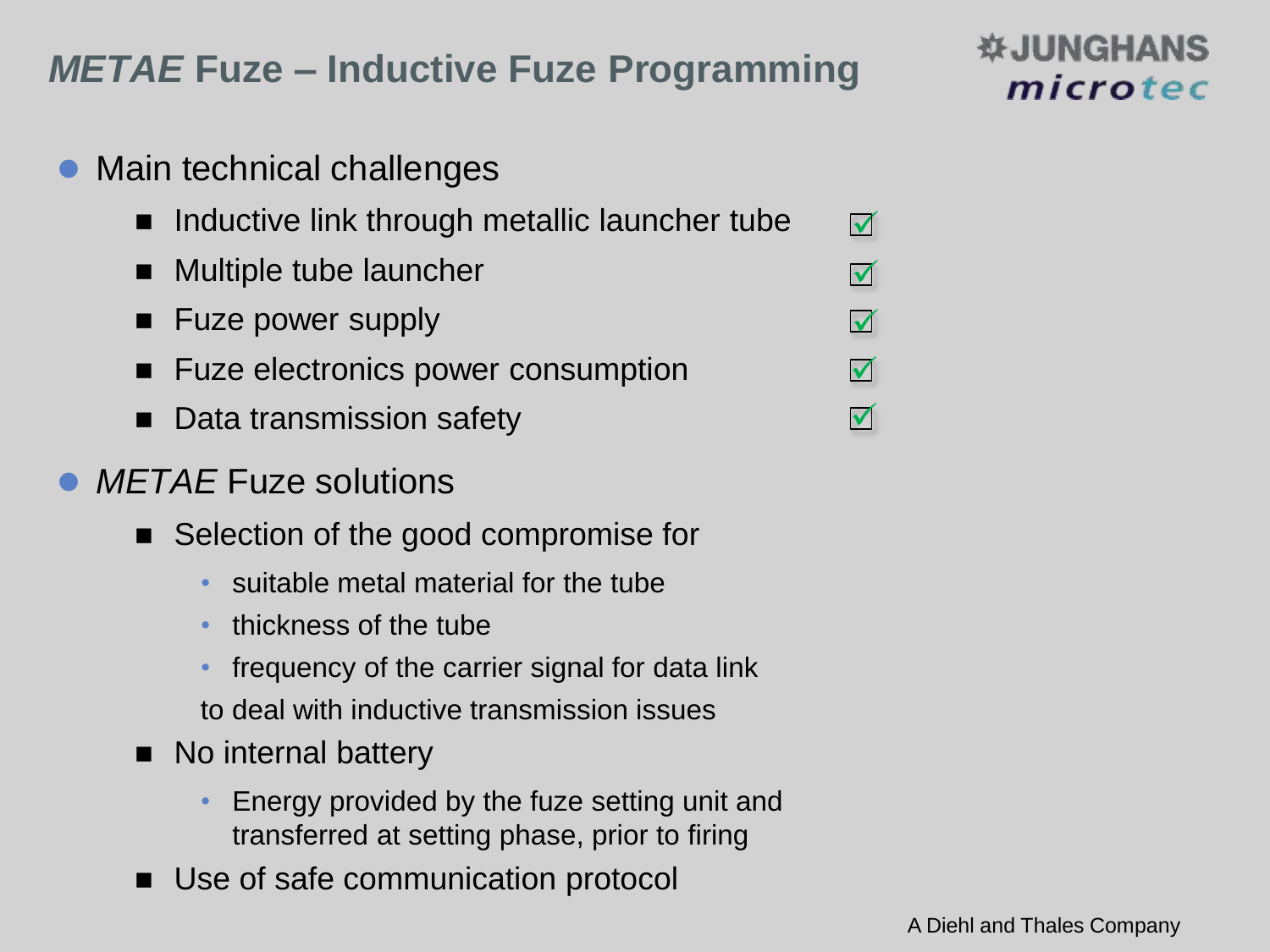### *METAE* **Fuze – Inductive Programming**

#### **WJUNGHANS** microtec

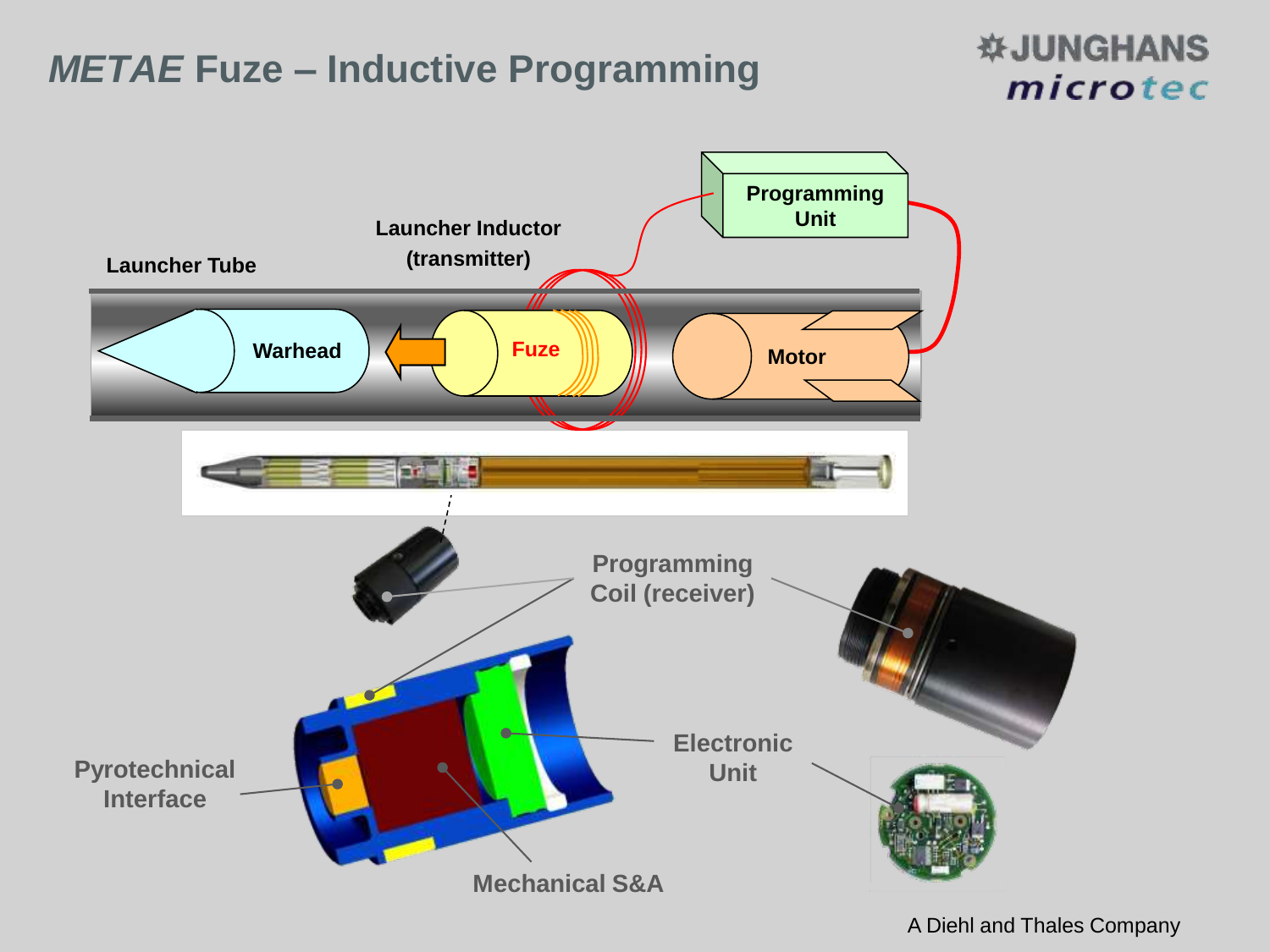### *METAE* **and** *METAE-AI* **Fuzes Launcher integration**

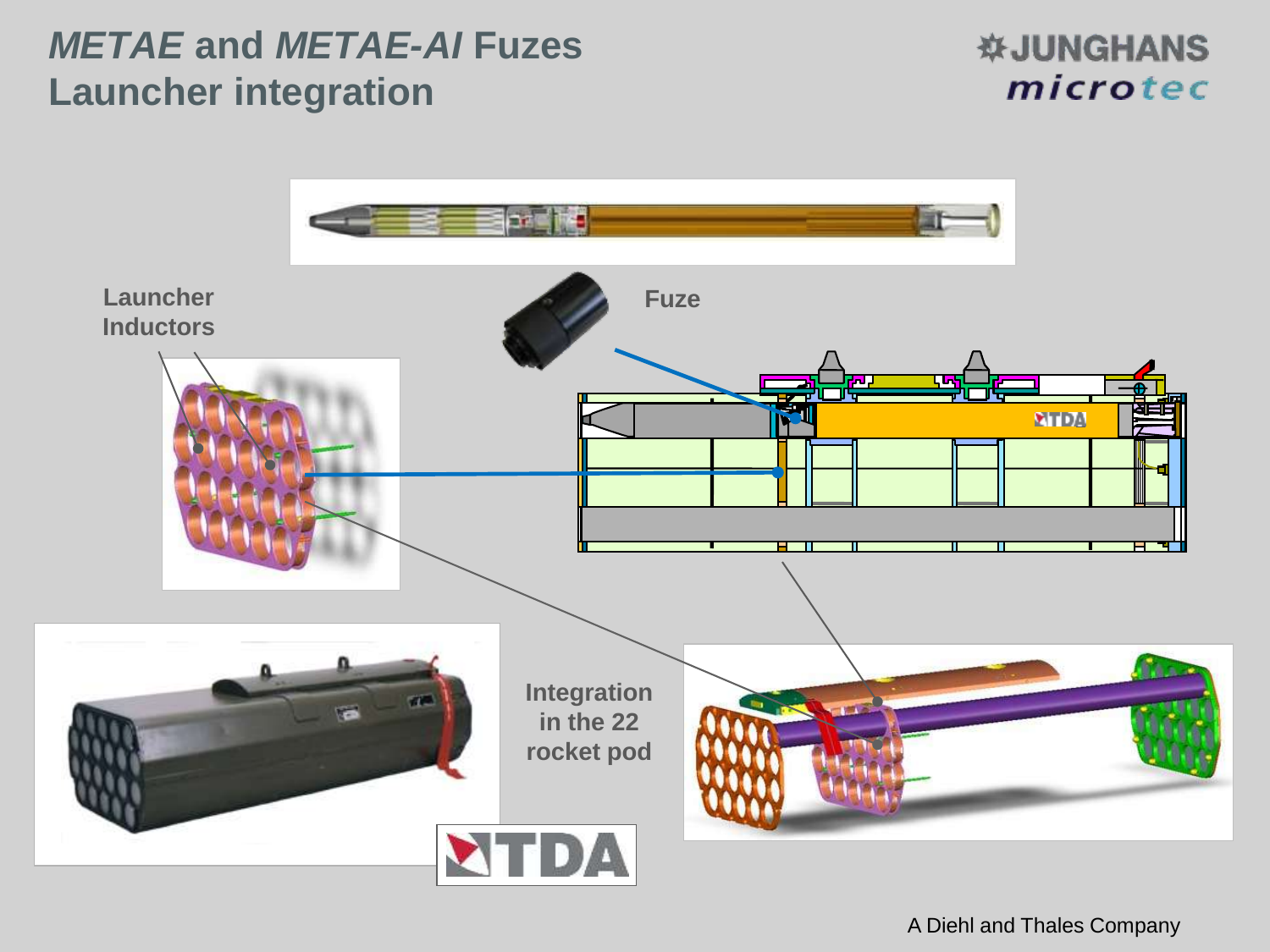### **METAE Fuze – Main Features**

- Inductive fuze setting
	- Data transmission, electronic energizing and energy transfer
	- Fuze setting carried out just before firing
	- Message duration: 35ms
	- Manchester encoding
- Programmable flight time
	- $\blacksquare$  From 1.28s to 30s
- Power supply
	- Energy transfer at inductive programming
	- **Energy storage by capacitor**
- Digital electronics
- Safety distance
	- Mechanical S&A unit: 0.7s arming delay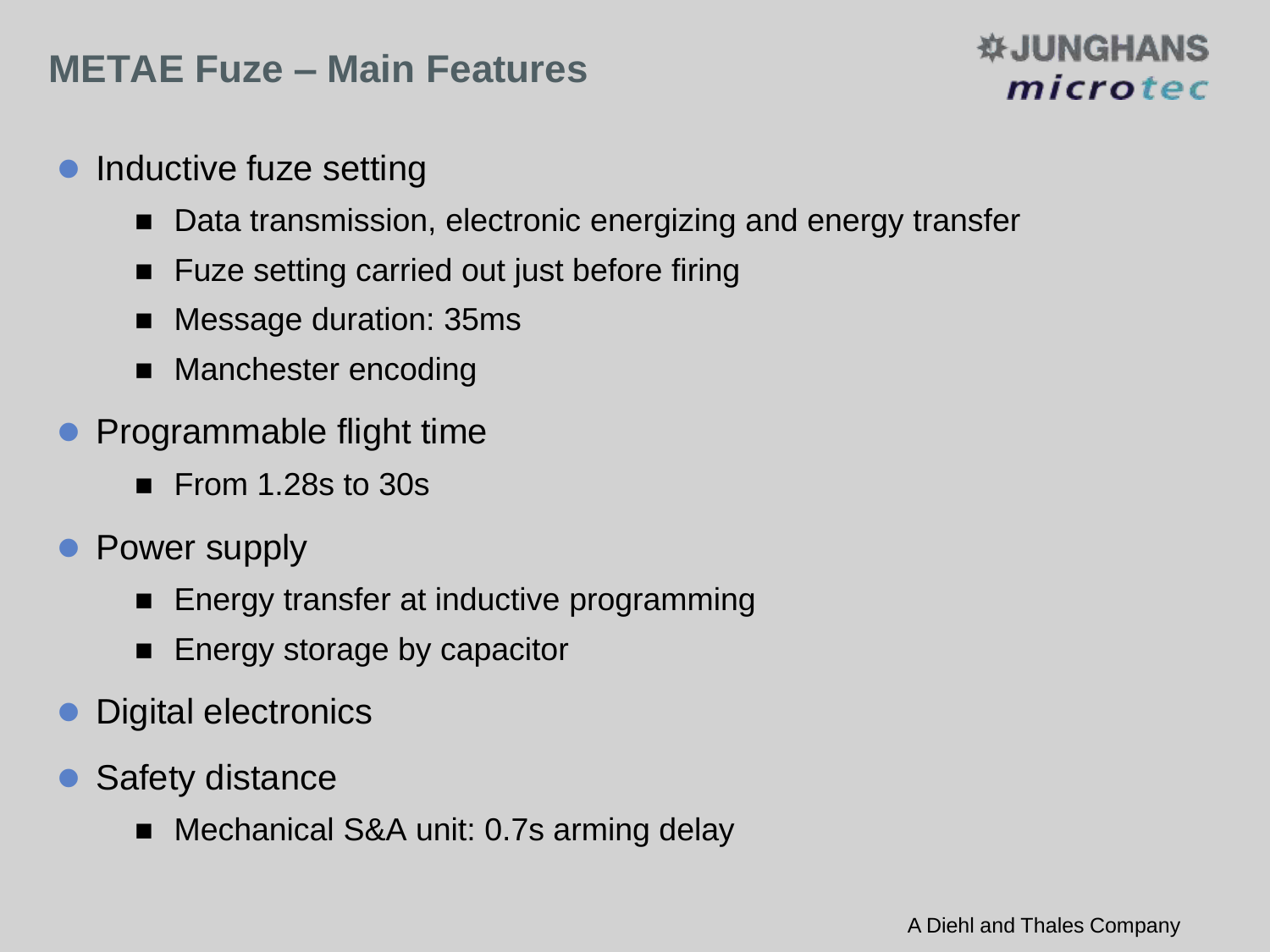## *METAE-AI* **Fuze – Programming + motor ignition**



A Diehl and Thales Company

**WJUNGHANS** 

microtec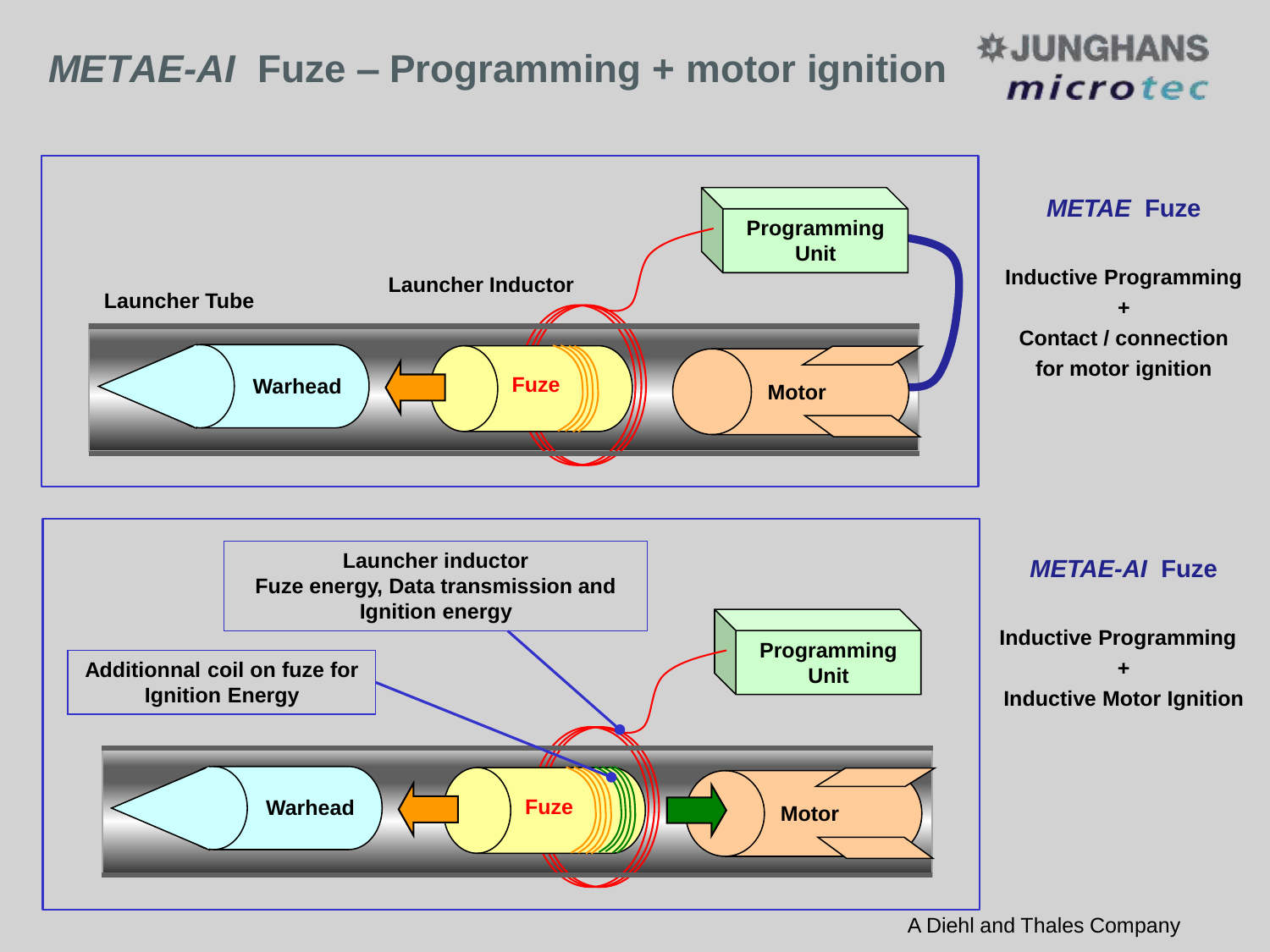### *METAE-A***I Fuze – Main Features**

- **Fuze setting:** 
	- Same as the METAE fuze
- Fuze features
	- Same as the METAE fuze
- Motor ignition
	- No contact nor connection with the launcher
	- $\blacksquare$  Fully controlled by the fuze
	- Dual coil to transmit suitable iginition energy
	- Motor ignition carried out just after message transmission
	- Ignition signal generated when two conditions are met
		- Decoding of the correct message and flight time
		- Checking that the required ignition energy is available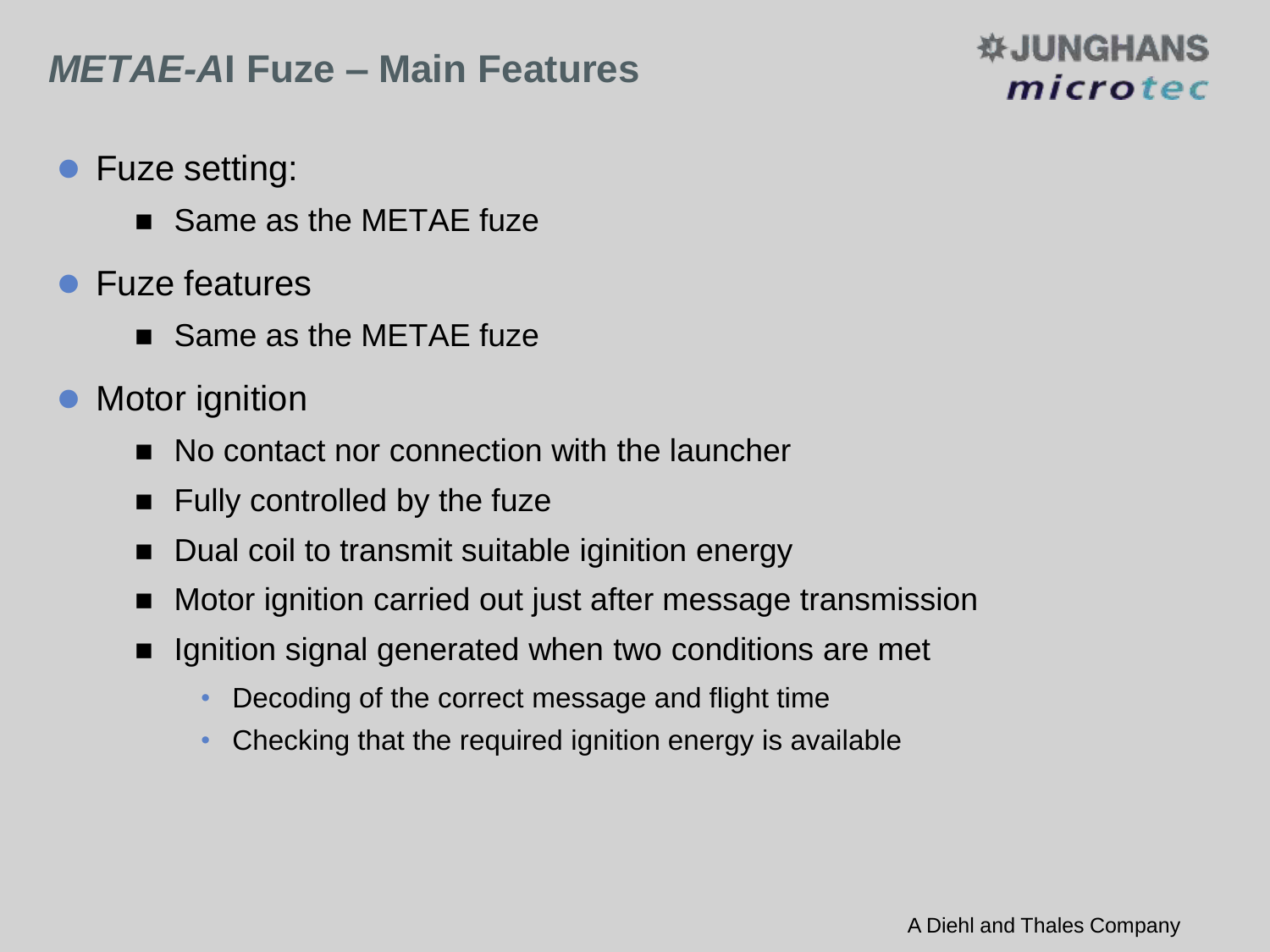### *METAE-AI* **Fuze Summary of Operational Benefits**

### *DESSIGNANS* microtec

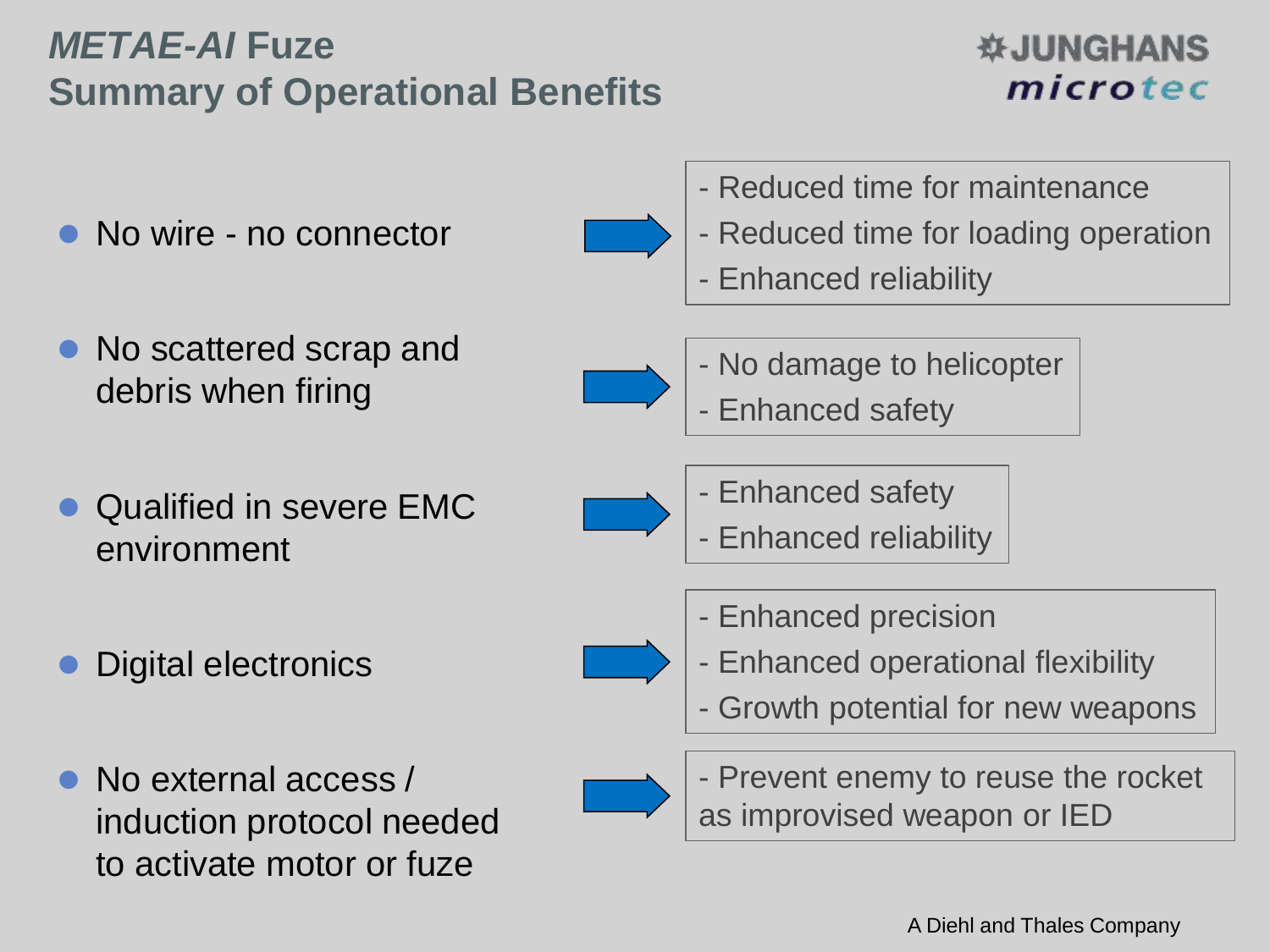### **Future developments Rocket System and Fuze**

### **WAHANS** microtec

- Digital electronics and inductive setting features provide growth potential and capabilities to deal with further rocket system developments, e.g
	- Advanced Guided Rocket development (TDA programme)
		- Capability to transmit additional data and mission parameters, eg. Laser code, etc..
	- New generation of warhead for rockets
	- Transposition of Tiger helicopter launcher to fixed-wing aircraft integration
	- Advanced Rocket Launcher for rotary-wing or fixed-wing aircraft

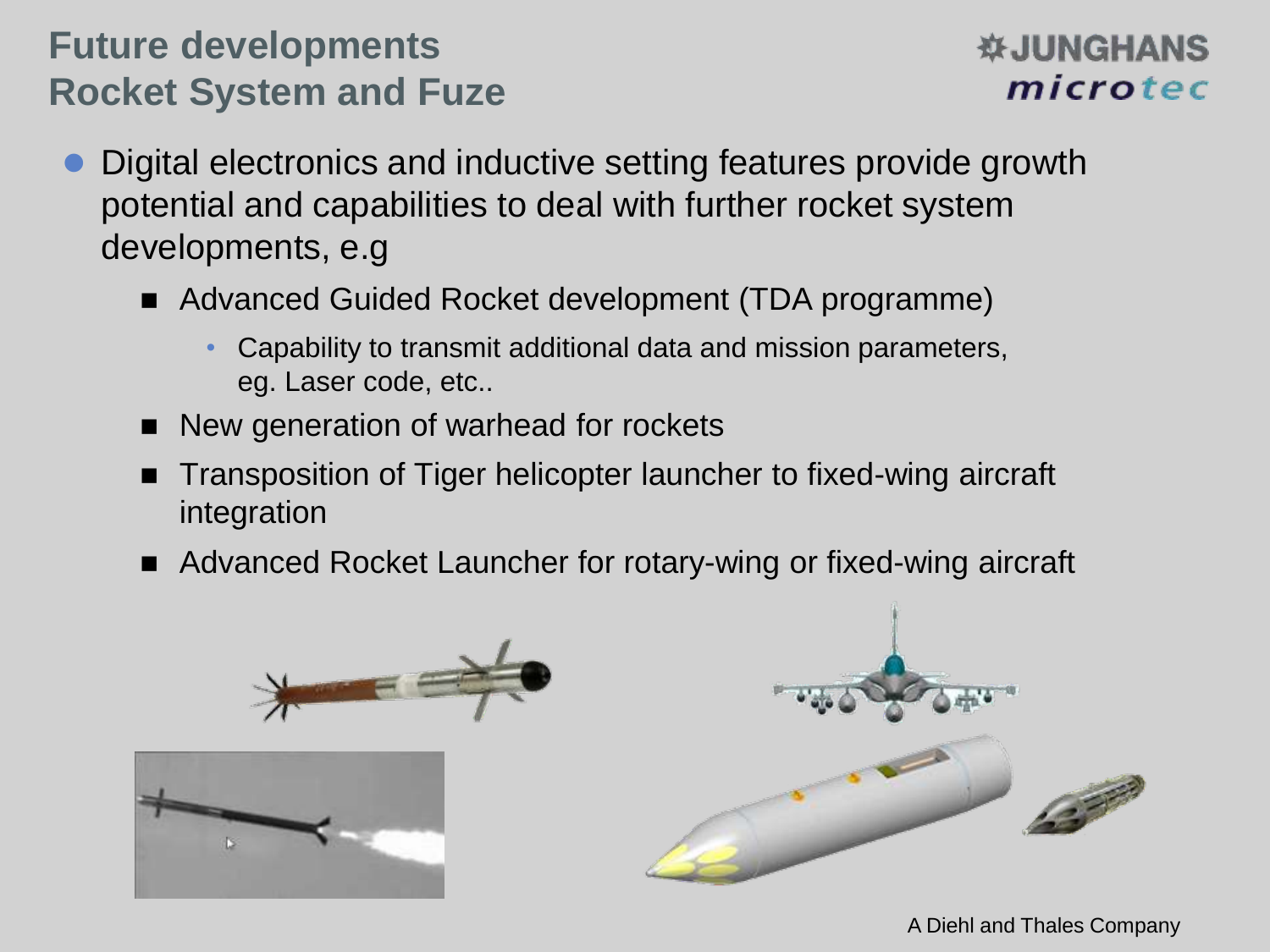### **Conclusion**

### **WAHANS** microtec

- Due to its inductive fuze setting and communication techniques, the 68mm Rocket System provides the Tiger attack helicopter with unmatched operational benefits:
	- Enhanced terminal effect on target
	- Better operational flexibility
	- More reliability and safety
- New trends in modern warfare highlight new operational needs. This concerns air-to-ground rockets as well as all other weapons and ammunition
- The fuze is the main contributor to the munition's performance. New weapon evolutions relies on progress in fuze capabilities and technologies as well as in fuze integration in the weapon systems
- The fuze designer/producer has a key role in the development of smart weapons